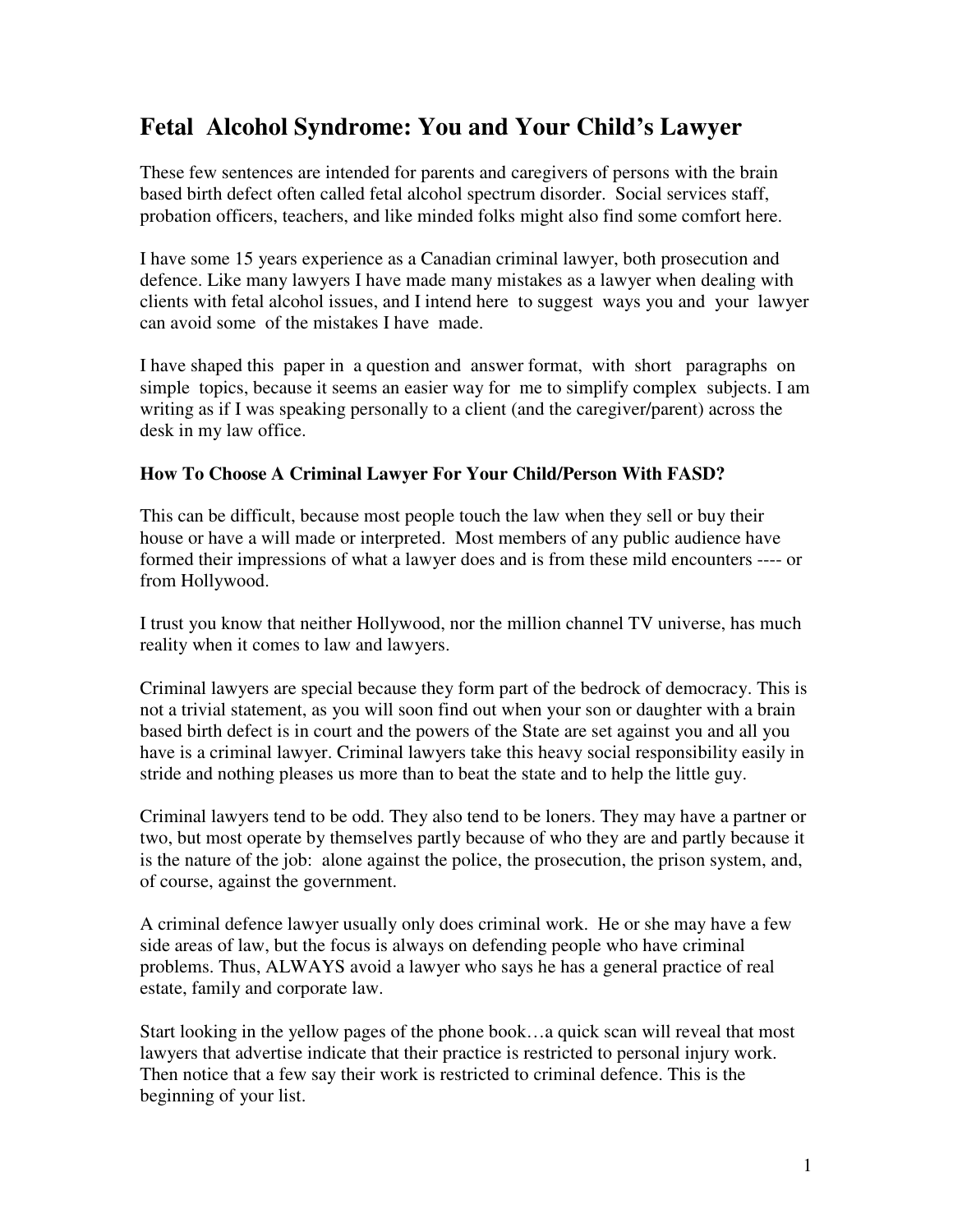If you have friends who have contacts in the police department or at courthouse, ask them….it is a universal truth, quietly acknowledged, that the police always know who are the good lawyers. When police, lawyers, court staff, probation officers, by- law enforcement staff, and other such ordinary people get in trouble they seem to use the same lawyers….good defence lawyers. Asking your local police officer is always a good start. And take the advice carefully remembering how much you paid for it.

From the short list you have gathered from the yellow pages phone a few. Choosing a lawyer for your son or daughter should consume more time and energy than buying a new car / truck. So phoning five or six lawyers is a good start, but probably not enough to make an informed decision. You may have to speak to ten and you may have to ask probation officers or friends at work…especially those who have occasion to use a criminal lawyer for drinking and driving problems.

Rarely will lawyers over the phone tell you much about themselves or their practice. After you have tried the above methods, you need to interview lawyers in their offices.

The trick is to find a competent criminal defence lawyer you like and trust…….LIKE AND TRUST. These words must be your guide. If you like her, your communication will be excellent. If you trust him, you will have the sense of being heard, of being seen in your problem and you will understand what is happening to your son.

Do not worry if your lawyer knows nothing about Fetal Alcohol Spectrum Disorder (FASD). You can educate a criminal lawyer quickly. No one learns as quickly as a criminal lawyer with a file in hand.

Do not gauge criminal lawyers by the furniture in the waiting room. Do not expect her to be gushing emotional welcomes or to use fluffy social language at your arrival in the office like a commissioned sales clerk. The business of criminal law is deadly serious and your lawyer will get immediately to business.

Money matters need quick clarification and agreement. Lawyers are expensive, and few and fewer are accepting legal aid. Here you will be guided by your income. If you cannot pay for the one you have selected, she will gladly suggest one suitable to your ability to pay.

While your lawyer might have a prompt answer to your question as most criminal problems are as clear as the nose on your face, she might want to get back to you. This is sign of a competent lawyer. She may need to research a point or make a few calls before giving an opinion.

Your chosen lawyer will tell you what the case looks like from the point of view of the prosecution. She will set out each of the elements of the charge and tell you that the prosecution must prove each and every element of the charge beyond a reasonable doubt. Your lawyer will tell you how local judges see such cases. Your lawyer will give you a range of sentences should "guilty" be the outcome.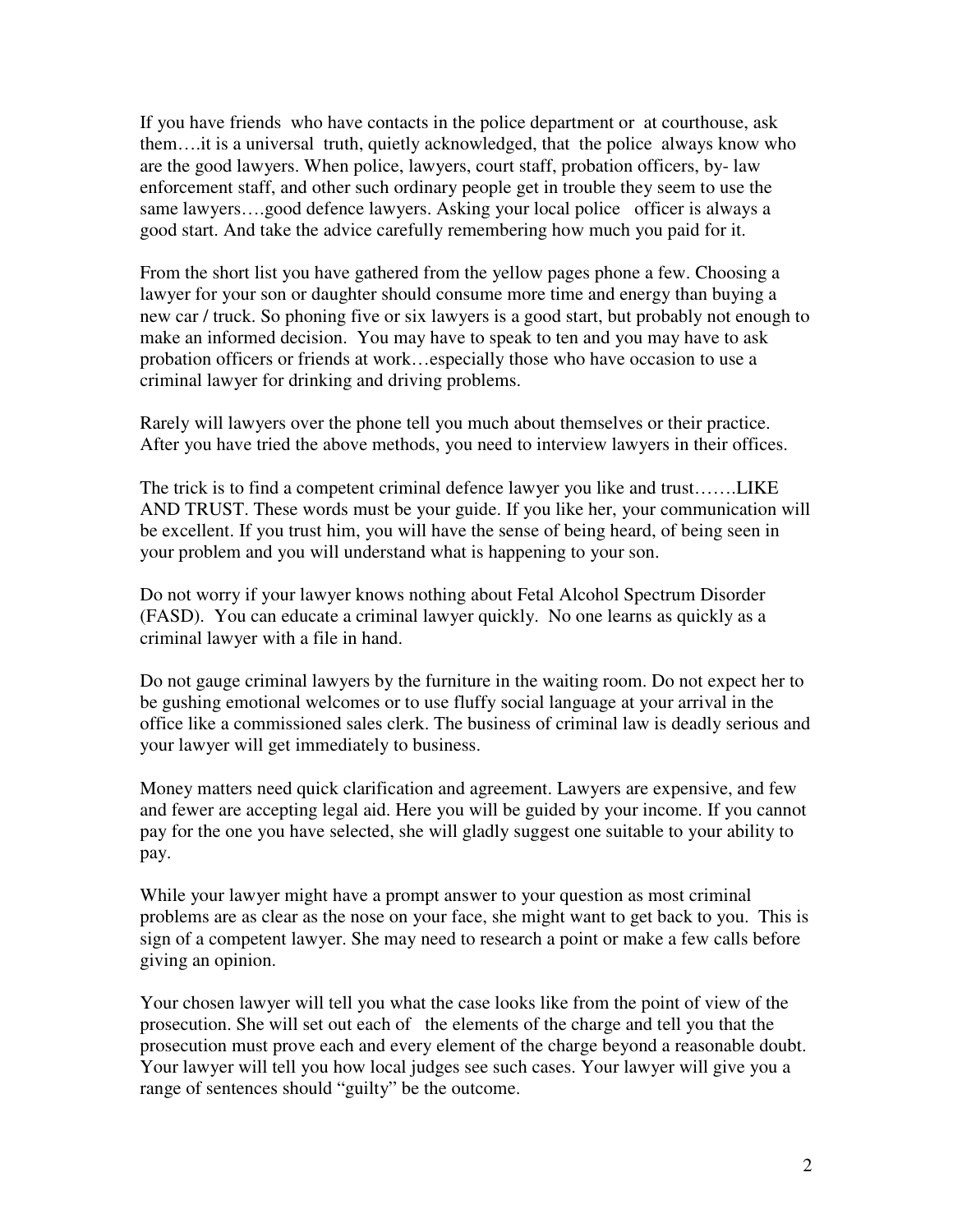#### **There are two practical timesaving things you can do in advance that will assist your lawyer.**

**First,** prepare a typed chronology…one or two pages….a brief history of your son which includes birth date, adoption details, and any significant medical operations or medical issues. Catalogue and describe by date and place, the behaviour difficulties, perhaps using the various grades in school as a guide. Mention if he was ever arrested and not charged, list the past criminal charges and criminal record (if any), the various sentences imposed by the courts, and any names of helpful doctors, psychologists, teachers, and if possible, any police members who might assist.

**Second,** assemble all the court papers, including a list of criminal charges, and reasons for judgment, and probation orders…anything from the court with your son's name on it. Sometimes lawyers need to search old files and if you have the original documents with the file numbers it makes his job easier.

Include here any letters of reprimand from schools, or any other documents that describe some of the behaviour difficulties of your son. If you have a written diagnosis of fetal alcohol spectrum disorder (FASD) include it, as well any other psychological reports, or medical reports that seem important. Put in everything because it is quicker for your lawyer to edit out the unnecessary paper than find new documents he does not know exist.

Make **two** copies of all these papers and put them into separate black three ring binders: one for you and one for the lawyer.

Update these binders as time goes on. Carry them with you for all visits to the probation office, and if your son is in prison or jail make a copy for the director of the institution. Learn to distribute this information, especially if you have a written FASD diagnosis or have helpful psychological reports that contain the names and phone numbers/email addresses of professionals who assisted you and your son in the past.

# **How to Learn to See Your Son's Case with Prosecution Eyes?**

You can learn to see your son's criminal charge from the point of view of the prosecutor's eyes if you understand two points:

1) The prosecution lawyer is the lawyer for your community…for all members of the community including you and your son. They work each day to put cases before a judge that the prosecution's office believes to be good cases. So what do they see that you do not?

Ask this question again and again until all the emotion about your son's case has evaporated. This is simple. Remember: the police have gathered evidence that suggests they can prove each and every element of the criminal offence…it ain't personal, it is a job.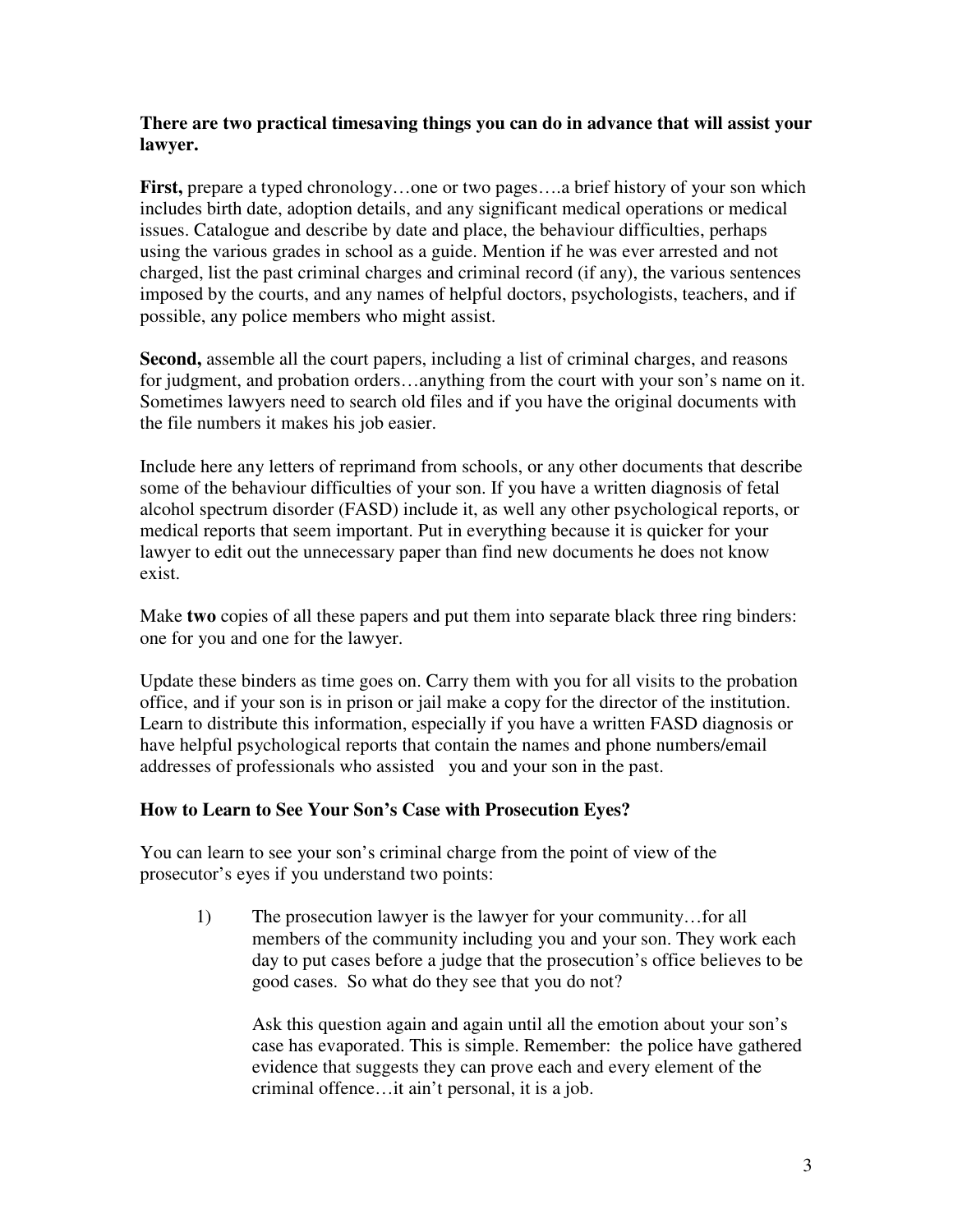2) Prosecutors have a solemn duty to the court, a duty each prosecutor takes seriously, to stand up and do the right thing for their community. This means the prosecutor has strict ethical guidelines and will not risk losing a job for misbehaving on small cases like the one involving your son.

This does not mean prosecutors are wobbly, weak, or willing to buckle under pressure. The reverse is true. They have a job that requires great determination, and they are vigorous.

Before a case gets to be approved the prosecutor has asked and answered "yes" to these two questions:

- 1. Is there a substantial likelihood of conviction?
	- and
- 2. Is it in the public interest to proceed?

Lastly prosecutors are driven by facts. The peculiarities of your son's birth defect rarely, if ever, enter their thinking process.

Again prosecutors ask: Can I prove each and every element of the offence? If yes, then go to court. Yes, it is that simple for a prosecutor.

Thus you need professional help in the shape of a criminal defence lawyer when dealing with the single minded prosecutor. Rarely does any parental intervention with the prosecution do any good. Most of the time you give the prosecution more information that makes it easier to convict your son.

# **How to Prepare For the Outcome?**

Upwards of 80% to 90% of cases result in the person charged pleading guilty or being found guilty. This is not surprising as police and prosecutors are professionals. This fact needs to be taken to heart immediately after you hear the police have arrested or questioned your son.

Start by looking deep into your heart and tell yourself: he is still my son…what can I do?

Please consider this truism: your son is entitled to the same legal advice as any senator, judge or baseball player found with drugs in their car. Stop reacting emotionally and start responding carefully, as if you were a judge, senator or million dollar ball player.

First…..get him a lawyer now.

Second ….start preparing now for that moment when the judge says "guilty ". If another result occurs take it as a gift and use the measures you have instituted as more of the daily learning process for you and your son. This means start taking the "behaviour" that someone has complained seriously. You may need to start using curfews, prohibitions on who he "hangs out " with , where he goes, what he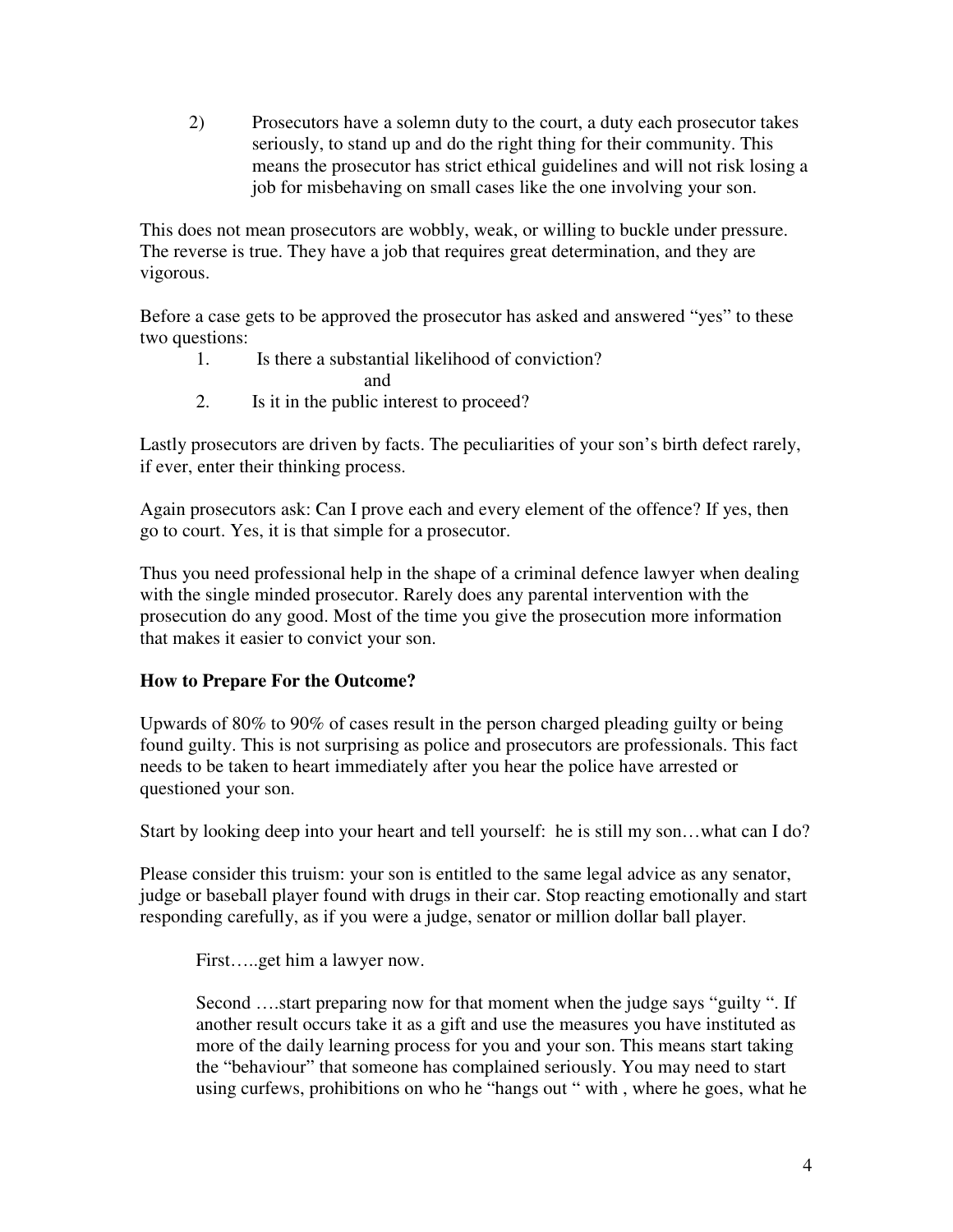does and other parental steps you have used in the past. Most importantly, begin NOW to employ consequences for those actions of his that might draw some negative attention.

I mention consequences for two reasons. First, so you can show the judge (and the community) you take this "problem" seriously and jail may not be necessary because you are willing to supervise and intervene when your son's behaviour is incorrect.

The second, and most difficult reason, is because once inside the criminal system, in jail, consequences will always swiftly follow negative behaviour and your son will need preparation for this sudden change in environment. Your son may thrive on structure, as many persons with fetal alcohol issues do, but the ferocity of the change will startle even you.

By consequences I mean more than structure. I mean immediate, weighty changes in structures, privileges and rights. Yes, this means curbing liberties, this means clear actions on your part to indicate to your son that the complained of behaviour is unacceptable. I would encourage you to have a team that can assist you here composed of employers, friends, relatives, teachers, coaches, and others familiar with your son's birth defect. This team is called the "external brain".

This sudden imposing of consequences will be tremendously difficult for you and be tremendously important to judges later, should sentencing be the necessary outcome. Judges need to know you can impose meaningful consequences if they are to be persuaded jail is not necessary.

# **How Do I Assemble the "External Brain "?**

This is the single most vital task you as a parent can do for your son or daughter.

This means gathering people, employers, friends who can help probation officers supervise your son. Here you must be candid with all members of the "external brain" team. Give them the medical info you have if you have a diagnosis. Give them any material you have gleaned from excellent websites such as: www.fasstar.com and www.asantecentre.org. Your son has a brain based birth defect: your team aims to fill in those brain functions the alcohol in the womb dissolved. This means different people might have different functions. Some might be there to make sure appointments are kept. Some might ensure certain "undesirables" have no contact with your son, while others work to keep him at work or on task. The more effort you spend creating this team, and the more willing they are to help, the more likely the judge might say: "Jail is not necessary in this case!"

# **How Do I Anticipate and Create "Workable Terms" In Probation Orders?**

Going back to the "external brain", this means finding language your son understands….not the language of lawyers and judges….. to separate your son from the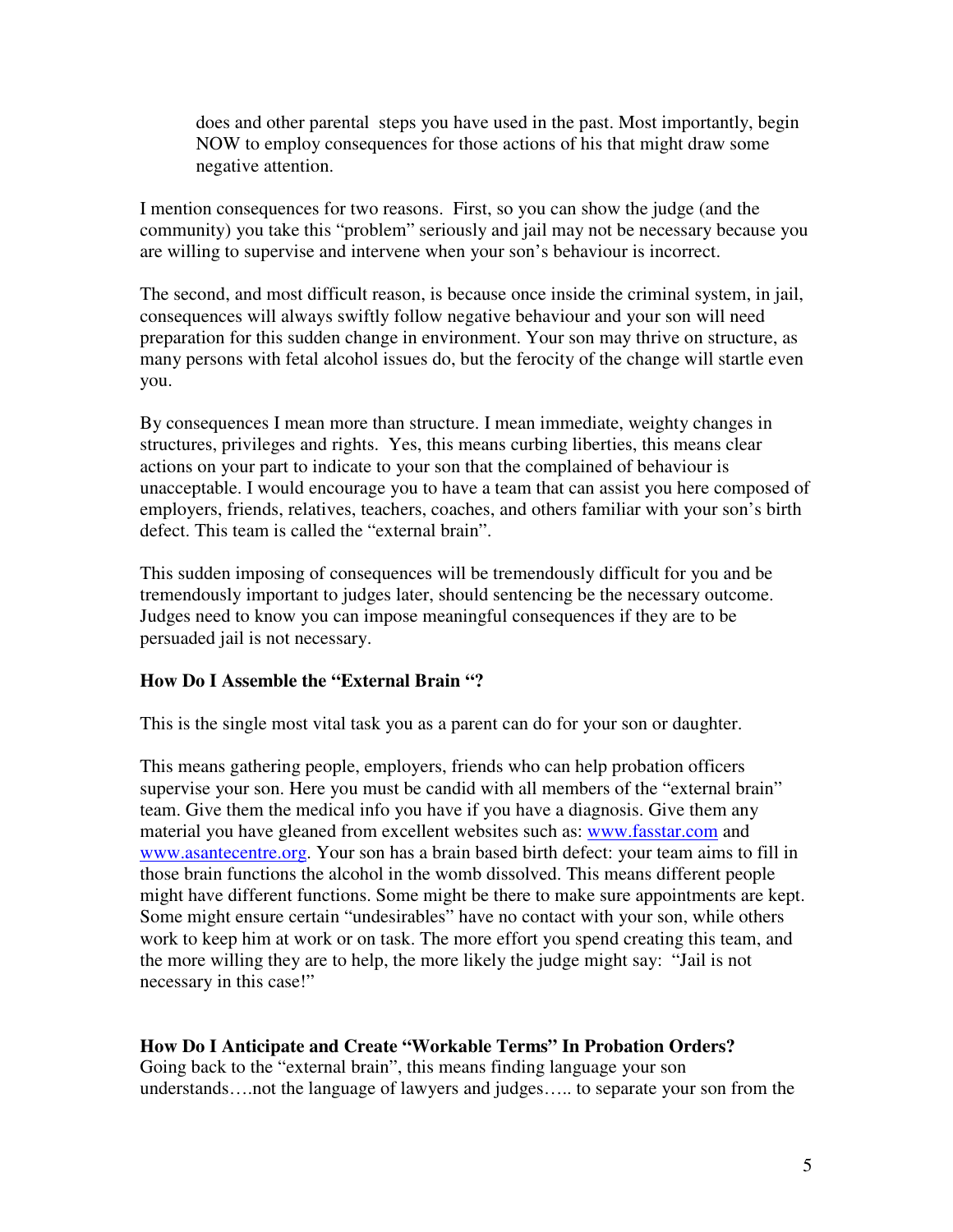problem causing behaviour, and create structure, so that opportunities for more criminal offences do not happen.

I suggest you make probation orders "fridge proof"….that is, put the same language in probation orders you use when you leave notes, attached by fridge magnets, to family members. Do not assume that because a judge read the probation order out loud in court and your son agreed by nodding, that he has any real understanding of all that it means.

Probation orders work when they assist in stopping your son from repeating crimes or from attempting or completing new criminal offences. Use your years of experience as a parent to translate what the court wants into "parental" language you use in the home everyday.

Here, you can set out for your lawyer, for the court, and for the probation officer, simple sentences that, in your mind, that will achieve these goals…..because you know what works for your son. To the criminal system people, he is just another offender, and they usually know nothing about fetal alcohol issues.

Then tell your lawyer about your ideas for probation orders as a part of the process of educating your lawyer about FASD. You know your son and now look to these orders as a tool to continue your parenting.

# **How to Use the Orders to Build Structures for Success….Not For Punishment?**

Here, as you know from working with this brain based birth defect for years, learning is slow and failure is common. I suggest you review Teresa Kellerman's and The Asante Centre websites for ideas. Both sites have excellent links, excellent articles, and much excellent info that you can give your lawyer that he can then give to the judge and probation officers.

Make sure your lawyer, the prosecutor, the judge, and the probation officers know that there will be missed appointments, some failures and some future difficulties. Plan for future successes by relying on the "external brain "you have created.

# **How to Teach The "External Brain" Concept Every Chance You Get?**

Again and again, like spelling or arithmetic drills, take every chance you get with lawyers and probation, with judges and prosecution to give them something on the "external brain"….if nothing else…it may keep your son out of jail. Again and again explain that this person before the court has a brain based birth defect. Do not use the problem of the faulty brain as an excuse. Quietly, say the behaviours are the result. The explanation is brain based. The "fix" is the "external brain".

*If Nothing Else: Learn and Teach That Mere Punishment Guarantees More Re – Offending Because People With Brain Based Birth Defects Do Not Learn Like You and I.*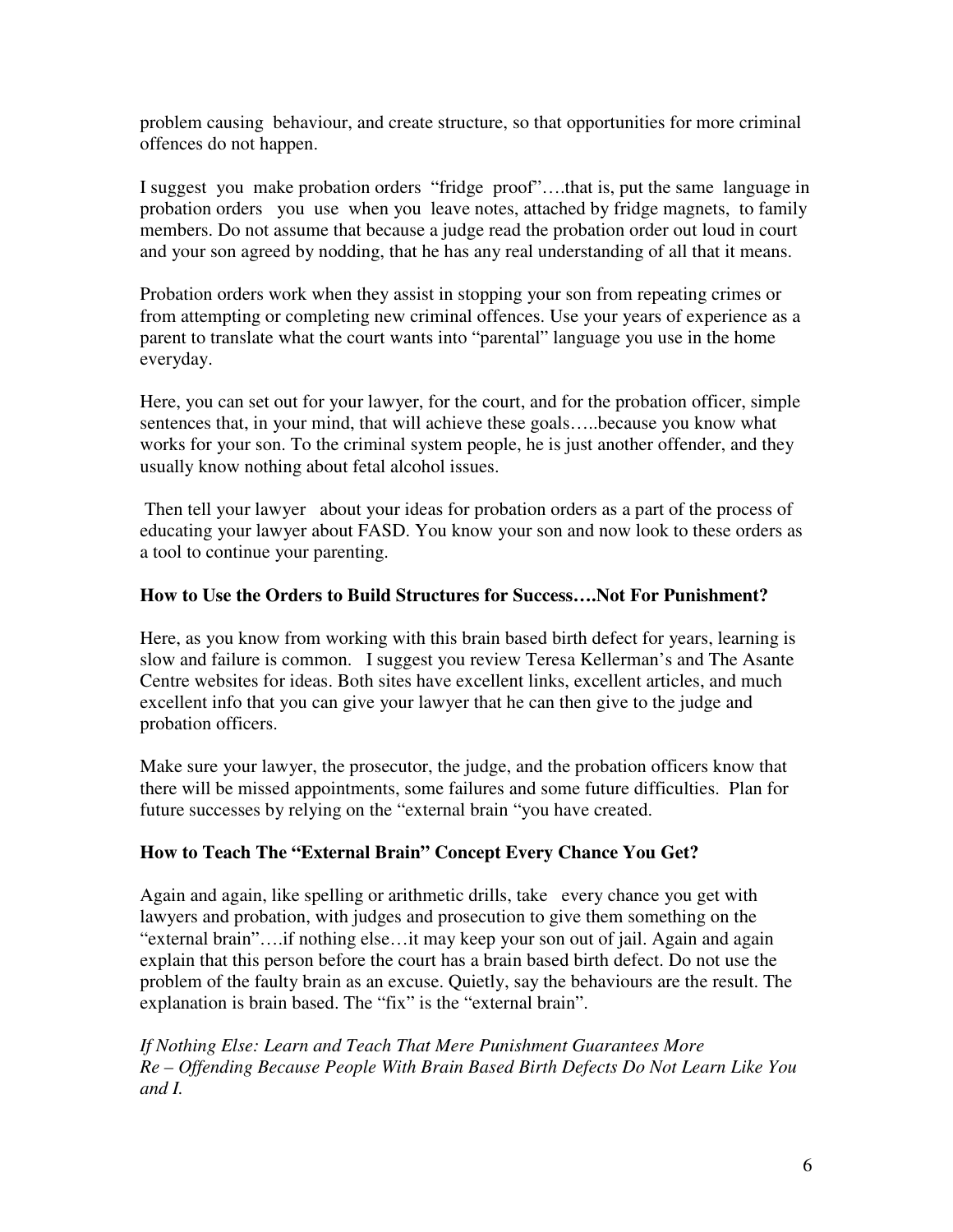As Diane Malbin advocates we need to lower our expectations of people with fetal alcohol affected brains and then we need to change their environments. This change in environment means using probation orders in positive ways. For instance, if there is a "no go" the mall, or a "no contact Fred Smith "order, write out alternative places to go or alternative people to see.

I wholeheartedly suggest parents and caregivers read Barbara Coloroso's two excellent books:

- 1) The Bully, The Bullied, and The Bystander,
- 2) Kids Are Worth It.

The books contain crisp paragraphs with concrete suggestions that parents and probation officers will appreciate.

#### **How to Give Lawyers, Judges, and Probation Officers Information?**

Put the paper in their hands. Do not expect them to cruise websites. Download and photocopy these suggestions:

- a. The Criminalization of Fetal Alcohol Syndrome by Dr. Caron Byrne, Assistant Professor of Psychiatry at the University of British Columbia, Vancouver, B.C.
- b. Mistakes I Have Made with FAS Clients by David Boulding
- c. A Lawyer's Brief on FASD by David Boulding

#### ALL THREE AVAILABLE AT: www.asantecentre.org

Another fine source for creative ideas for good-hearted probation orders that work is the website of Teresa Kellerman(www.fasstar.com). She is a parent and trainer on FASD topics and she has many pages of specific information you will want to give probation officers.

Then buy and give books:

The Challenge of Fetal Alcohol Syndrome: Overcoming The Secondary Disabilities, Dr. Anne Streissguth Fetal Alcohol Syndrome: A Guide For Families And Communities, Dr. Anne **Streissguth** Fetal Alcohol Syndrome and Fetal Alcohol Effects: Strategies for Professionals, Diane Malbin

A judge cannot put a whole book in evidence. Many do, however, read in parts of books and refer to relevant articles when they give their reasons for judgment. Unless you give the information to judges, they will never know. Everyone in the criminal system once they learn about fetal alcohol issues is eager to help if they can. If you did give materials to a probation officer you can be assured they will be read. So it is up to you, the parents and caregivers, to educate the good people in the justice system.